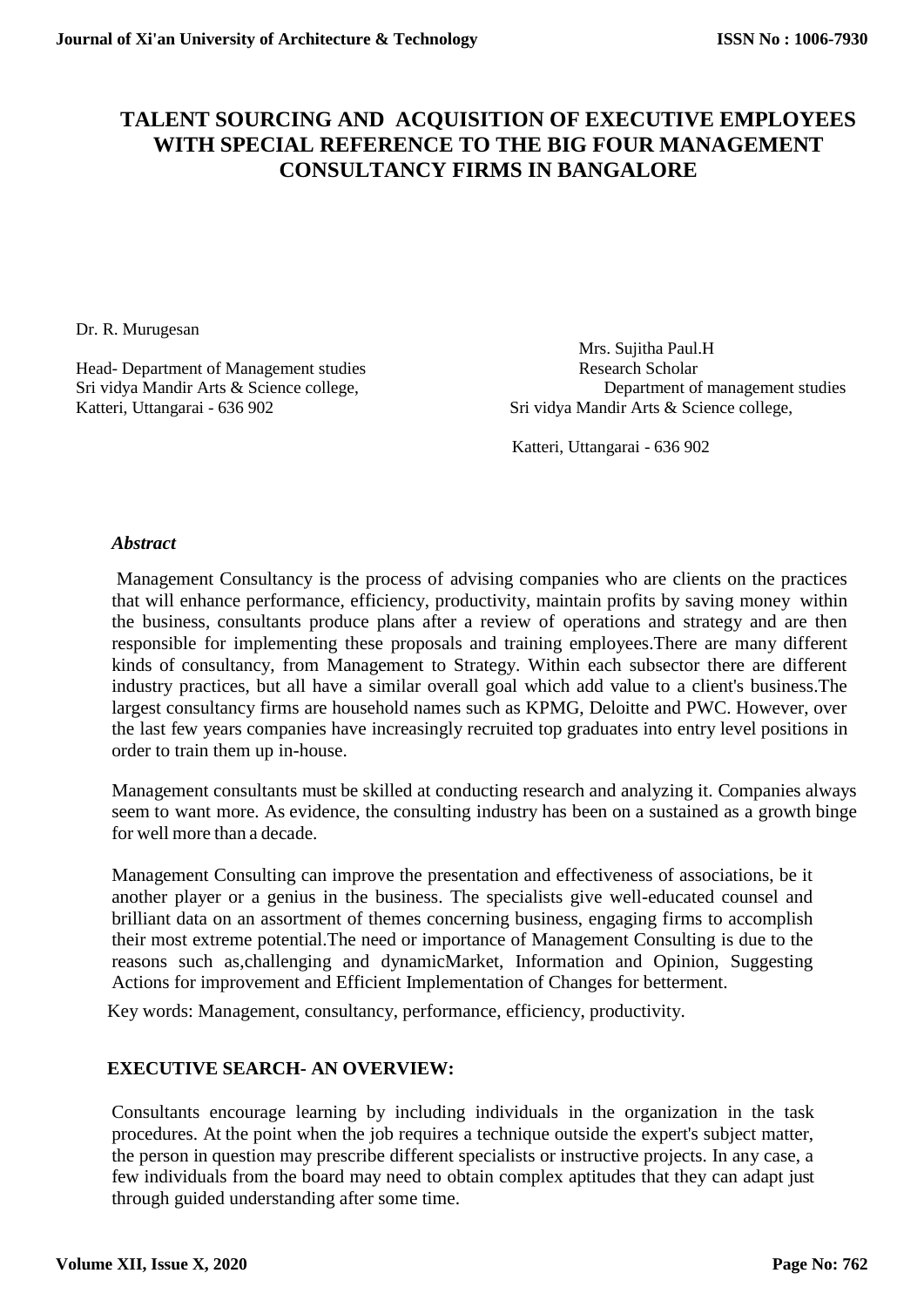With solid client inclusion in the whole procedure, there will be numerous chances to enable individuals to distinguish adapting needs. Regularly an advisor can propose or help structure open doors for finding out about work-arranging techniques, team assignments, objective setting forms, etc. Learning during ventures or assignments is a two-way road. In each commitment, specialists sought to figure out how to be increasingly viable in planning and directing tasks. In addition, the expert's readiness to learn can be interestingly enticing. In the best connections, each entity investigates the involvement with the other so as to gain more from it making the entire process insightful and productive.

#### **OVERVIEW- MANAGEMENT CONSULTING ACROSS THE GLOBE:**

Businessmen and associations around the globe presently rely upon the learned advice of master advisors for their survival and development. However, Consulting did not appear as a formal business until the later part of the 19<sup>th</sup> century.

Consultants have adapted to present circumstances. Rather than deviating in the wake of submitting especially massive reports, they are remaining on and actualizing their own proposals. Apart from this, they are presently arranged to progress toward becoming partners in the organizations they are certain they have improved.

#### **CLASSIFICATION OF CONSULTING FIRMS:**

Consultancy industry as a whole operates in multiple sectors providing effective and pathbreaking solutions in various functional areas.

Following is the categorization of Consulting Firms with examples: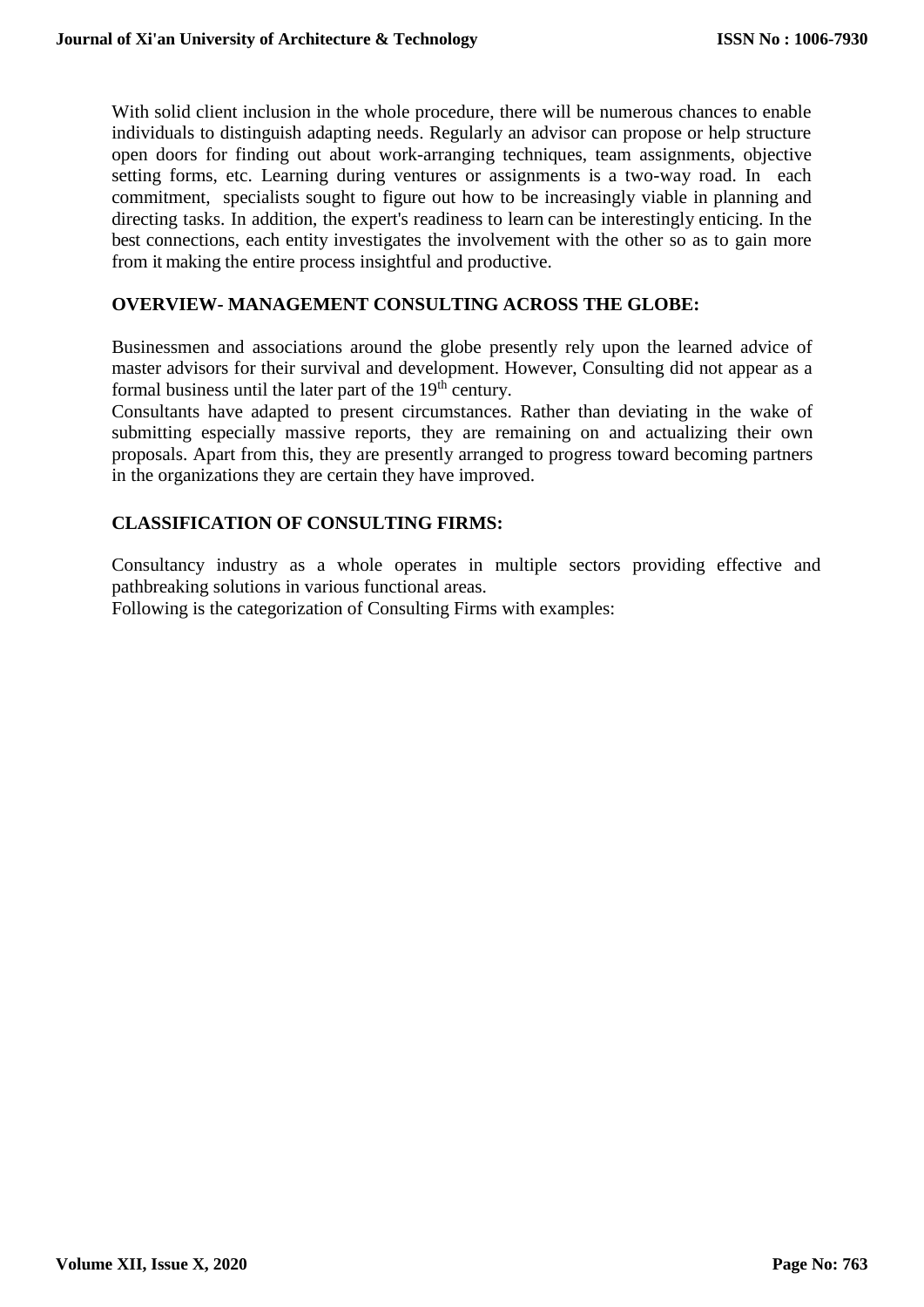#### **Journal of Xi'an University of Architecture & Technology**

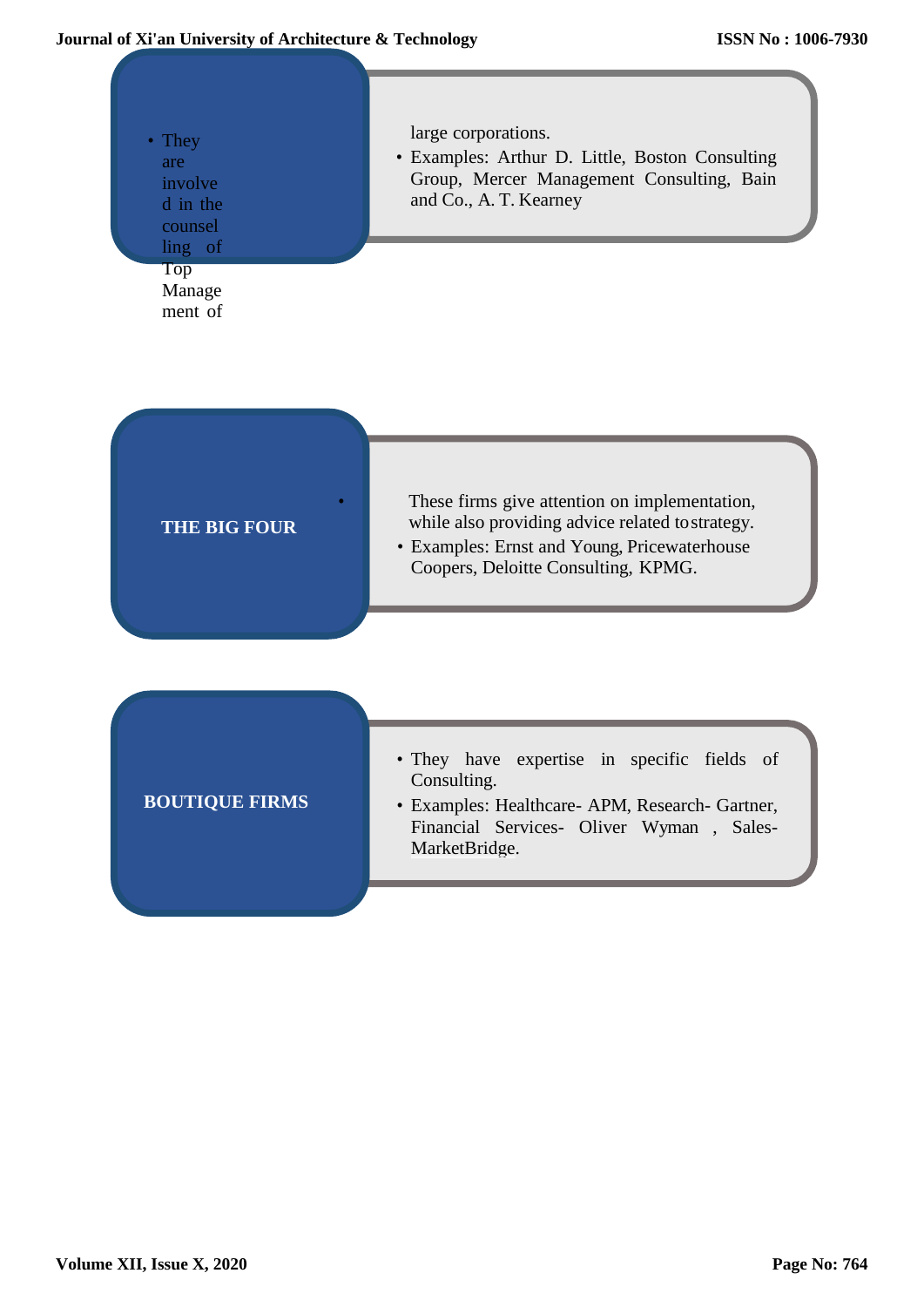| <b>IT SPECIALISTS</b>                              | These firms provide advise, guidance<br>and<br>related<br>solutions<br>to<br>computer<br>systems,<br>telecommunications and internet.<br>Examples: Accenture, Deloitte, IBM, EY, KPMG etc.                                              |  |  |  |  |
|----------------------------------------------------|-----------------------------------------------------------------------------------------------------------------------------------------------------------------------------------------------------------------------------------------|--|--|--|--|
| <b>HUMAN</b><br><b>RESOURCE</b><br><b>ADVISORS</b> | · They offer solutions in related to Employment<br>Engagement and Management, Employee Hiring,<br>Compensation, etc.<br>· Examples: TowersPerrin, Hewitt Associates, Hay<br>Group, Mercer, etc.                                         |  |  |  |  |
| <b>INDEPENDENTS</b>                                | •They are Business Management experts who<br>possess specialized skills in functional talent<br>management.<br>• These individuals indulge in consultancy practices<br>as separate entities and function independently on<br>their own. |  |  |  |  |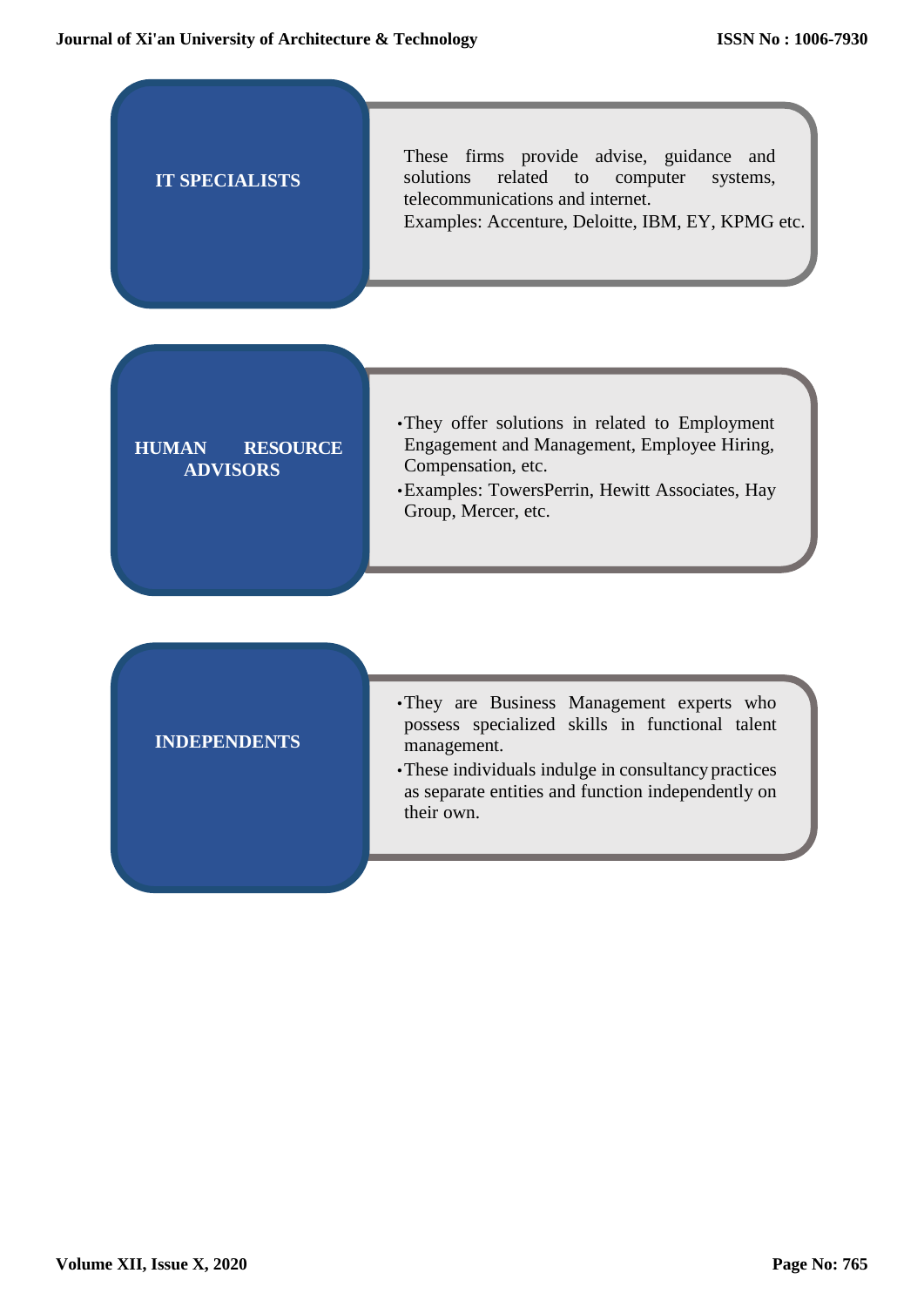#### **THEORITICAL BACKGROUND OF THE STUDY:**

A Consultancy Recruitment Firm which is focused and primarily involved in the search and hiring process of executive employees follows a systematic methodology in the identification of the professional and behavioral competencies along with the cultural fit of a potential and prospective candidate for the client organization. The various Executive search methods utilized for this purpose include several professional platforms and portals that provides access to the best possible talent pool in the industry. These methodologies are of vital importance as they impact the selection of the right candidature and fit for the role or position in consideration, which in turn upholds the efficiency and professionalism of the Executive Search firm.

#### **Executive search and recruitment:**

An Executive Search firm is involved in leadershipof recruitment services in terms of talent acqusition which associations pay to search out and enroll profoundly qualified possibility for senior-level and official occupations such as President, Vice-president, CEO. Talent scouts may likewise search out and enroll other exceedingly specific or potentially gifted positions in associations for which there is solid challenge in the activity advertise for the top ability, for example, senior information investigators or PC software engineers.

Executive Search experts regularly have a wide scope of individual contacts in their industry or field and point by point, explicit information of the territory. They work at the most senior dimension of official positions. Search consultants are additionally included all through the contracting procedure, directing meetings and displaying candidates to clients specifically, when they feel the prospective candidate meets every single expressed prerequisite and would be the right cultural fit for the client. Official pursuit firms normally have dependable associations with organizations spreading over numerous years, and in such cases the appropriateness of candidates is fundamental. It is additionally significant that such firms work with high competence, methodology and privacy.

These firms work in a specific business industry segment. The legally binding connection among customer and official pursuit firm falls into two general classifications: Contingent and Retained. Contingent recruitment firms are paid distinctly upon the effective finish of the "seek task". Retained search firm's representatives are paid for the procedure, commonly procuring a search fee in three phases dependent on the foreseen remuneration of the official.

### **REQUIRED PARAMETERS IN EXECUTIVE TALENT ACQUISITION:**

To be a good executive search consultant, it is vital to be thorough when it comes to research along with having a good judgement capacity. The methodologies used in the search always varies according to the requirements for recruitment.

Following parameters are considered for search to be productive namely **Cultural fitment, Techniques of research, Reaching out to Passive Candidates.** It is important to treat the prospective candidates being addressed with politeness and fairness, as no one can tell where you may keep running into your contacts once more. A definitive objective is to locate an adequate number of qualified candidates, and to finish the procedure both rapidly and expertly. Thus, it is significant to pursue certain essential strides to choose the best accessible competitors.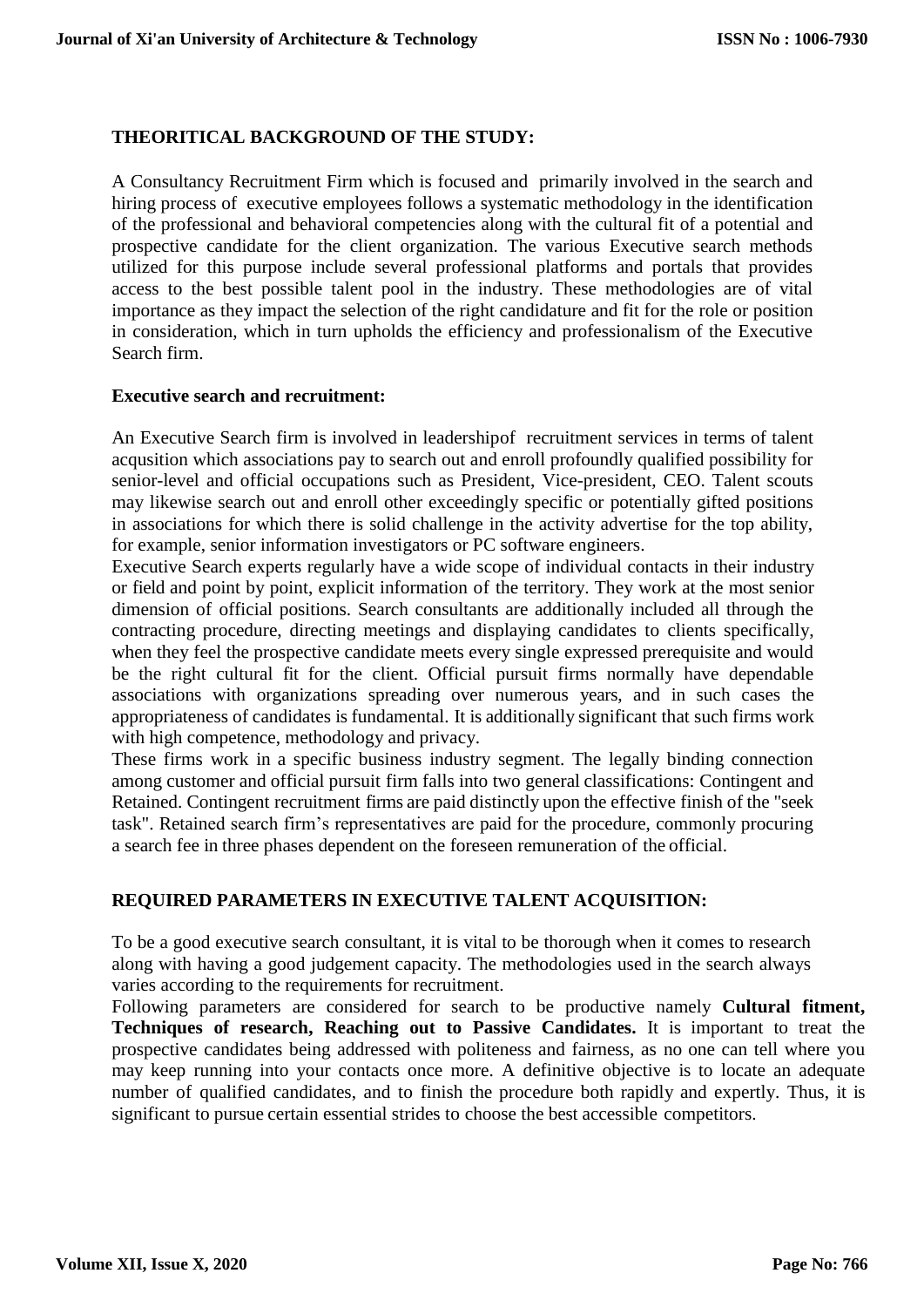## **IMPORTANCE OF THE TOPIC**

Consulting firms are different to other contingent firms. This is on the grounds that the executive recruitment consultancies are profoundly specific, and don't ordinarily create a similar kind of candidates that different positions would. There may just be a bunch of individuals across the globe that could fill some official positions, and discovering enough of them to conduct interviews is the responsibility of an executive search consultant. Search firms discover potential candidates by beginning with a technique. They begin with mapping their objective organizations within the target industries and inside explicit geographic areas.

The importance of the Executive search methods can be highlighted due to the reasons such as **Usage of Technological tools, Modern day search engines,Specialized Software,Reliance on executive consultancies and Direction in usage of right tools.**

### **SIGNIFICANCE OF THE STUDY:**

The primary area of focus for the study has been to understand the effectiveness and efficiency of methods and tools used in the recruitment and selection process for different mandates or clients. The procedures and practices followed in executive recruitment is much different than that in a contingent firm.

Moreover, this is a slightly unexplored area of study where the root responses had to be collected from the employees of big four management consultancy firms, due to the technicalities involved in the dimensions under consideration.

# **NEED FOR THE STUDY:**

The study to evaluate the effectiveness of Talent acqusition through various search methods is undertaken in order to understand the process followed in an executive search which gives an insight and knowledge about the credibility and reliability of different search techniques involved in acquring leadership quality . The study will facilitate the setting of a benchmark in understanding the executive search practices followed in the industry.

The following points highlight the need for the study of the methods used in executive search:

- The tools and methods used in the recruitment of Executivel employees are strategic in nature.
- The elusive nature of the talent pool in an executive search makes the whole process more challenging, giving scope to detailed market analysis.
- Recruitment of leadership level executives involves a specialized search and does not result in the generation of large number of candidates.
- The extensive research conducted prior to the search helps in the identification of the possible methods that can be used in the recruitment of a candidate for that particular role.
- It is vital to examine if the various tools and applications used by the consultants is relevant and useful in terms of the results generated therein.
- The study entails to assess which of the professional platforms used in the search of the candidates provide appropriate, reliable and detailed information regarding the job profile, educational background, location prospects, etc. of the talent pool.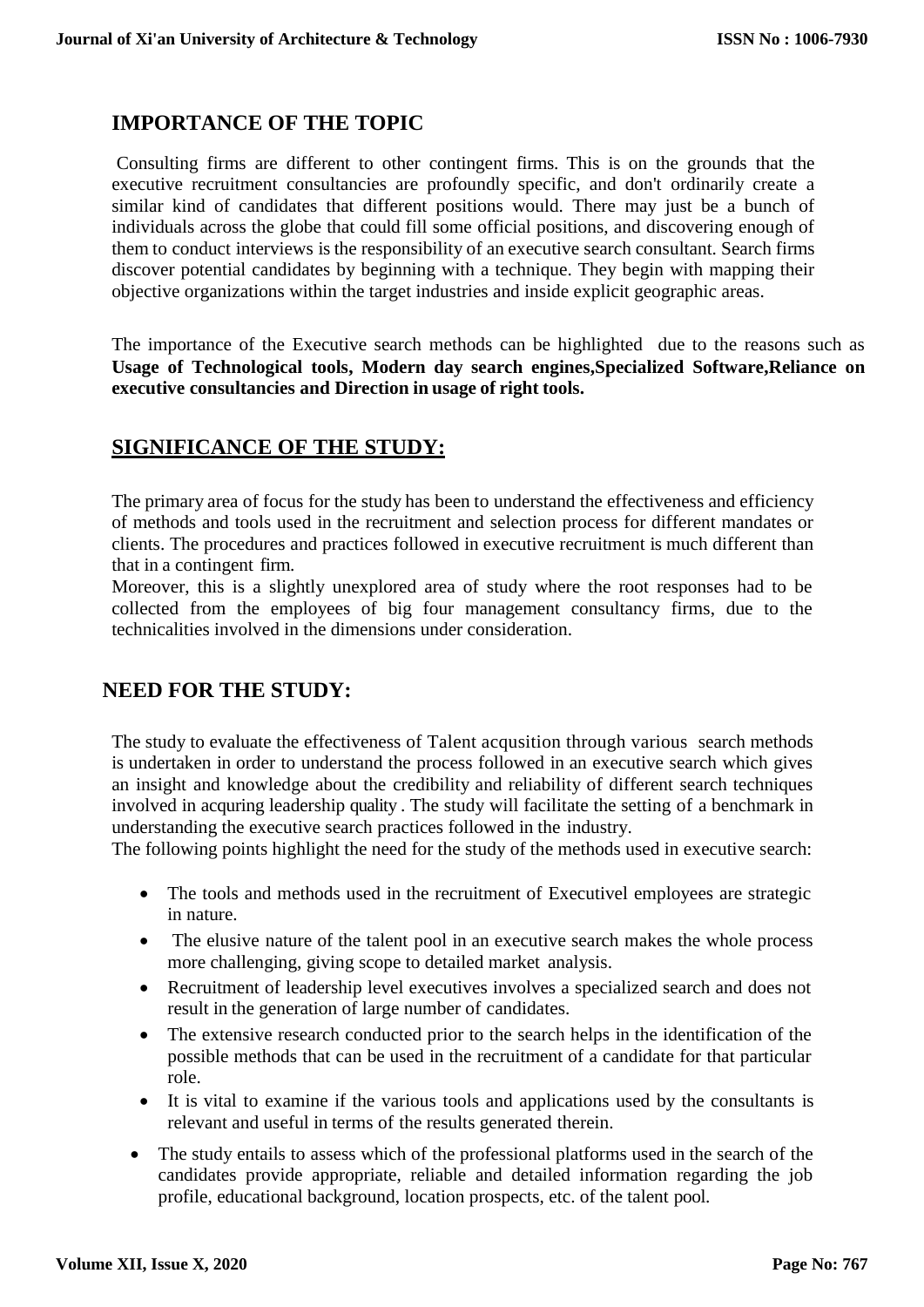## **REVIEW OF LITERATURE**

**Simonetta, Kate and Emily (2019), "Increasing Gender Diversity in Higher Education Leadership: the role of Executive Search Firms" -** Women are under-spoken to in positions of authority in United Kingdom Higher Education Organizations (HEIs). The prerequisite for HEIs to pay 'due respect' to equity contemplations under the Public Sector Equality Duty gives a structure to investigation. This paper gives new experiences on the elements inside enrolment forms when ESFs are included and on how an administrative methodology can use better uniformity results.

**Jukka Mattila (2018), "Heterogeneity in client motives for utilizing management consulting"** – This research paper was studied in order to understanding the client. It enquires on the need for the clients for utilizing consulting managements services. From the analysis it was found that there existed two factors which are the reasons for utilizing management consulting such as impact and significance. Hence it was found that that client's approach for management consultancy as there is relation between hierarchical level that's why that there is significance between impact and significance.

**Krista Allinen (2018), "Making sense of executive recruitment in the context of a changing recruitment environment: an explorative study"-** The examination is finished by talking ten HR Directors from ten Finnish organizations. The key components in official enlistment are introduced, connecting them with two fundamental totals; a preservationist, and a liberal way to deal with official enrolment. The discoveries point towards an increasingly preservationist viewpoint on official enrolment, underlining overseeing dangers and quality in official enlistment. Regardless of the worry for official hunt on-screen characters, the discoveries demonstrate that the evolving condition is displaying new requests and difficulties for the official inquiry field, as opposed to making it blur.

**Hartley, Jeanette (2017), "Management Consultancy as Practice: A Study of the Duality of the Management Consultant's Role" -** This research paper is about how management consulting firms are responsible for developing business and internal business leadership roles. The aim was to understand the differing demands of the client and consulting roles of management consultants. The data was collected through interviews, questionnaires and a few documents received and it was found that the conflict was arising due to the no physical presence in client site and also performing the tasks in the evening at weekends as this will conflict the work life balance.

### **Martin Gresty, (2015), Market Intelligence Gathering in Executive Search Firms and recruitment process**

Market intelligence is vital in guaranteeing that the executive search professionals make the appropriate decisions and provide guidance, information and expertise to clients. The article focuses on evaluating the market knowledge required by search professionals and the techniques and sources utilized in insight gathering. An examination with respect to whether the knowledge accumulating procedure is about who and what you know is likewise given. The study considers the effect of requests for market insight on leadership recruitment firms and examines the principles of knowledge management and procedures as a methods for supporting the viable catch, sharing and utilization of market knowledge. The conclusion of the studyputs forth certain observations made on the expertise and specific skill sets that should be possessed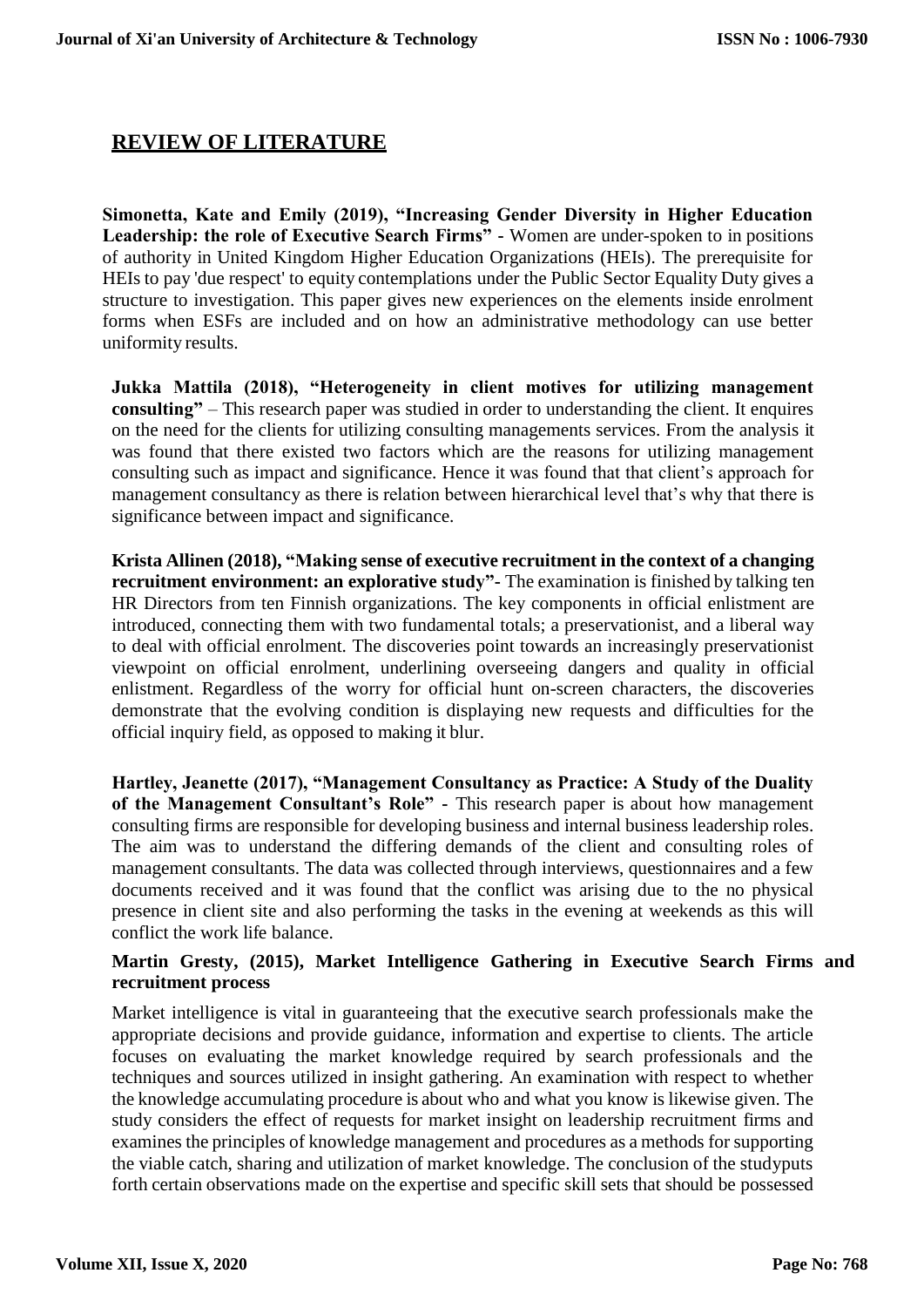for an individual to be a successful researcher in the executive recruitment industry.

**Matias Bronnenmayer (2015),"Determinants of perceived success in management consulting: An empirical investigation from the consultant perspective"** - This research article is focused on intellectualizing the success factors which will influence in management consulting. It was found that common vision, consultant expertise and top management are the factors which shows strong influencers. The results have shown that the relationship between consultant – client relationship will help in building a connect between two parties.

**Susan, Janne (2015), "Head-hunters and the 'ideal' executive body" -** In this article, we receive a basic point of view to ponder how official pursuit practices imitate specific understandings of the 'perfect' official body. This show how these hindrances ladies as well as men who are considered not to fit the 'perfect', and further exhibit how search practices are encapsulated: how style, the faculties and a sensorial method for knowing penetrate the practices through which hopefuls are assessed. Recognize talks on exemplified co-nearness, abilities and voice in hunt advisors' discussion, and indicate how thoughts of the 'perfect' official body and epitomized search practices become interwoven. It also offers this commitment to the dialog on the body, sexual orientation and the board and to inquire about on official inquiry practice.

**C, Sweene (2014), "Women on Boards: The voluntary code for executive search firms – taking the next step"** – This research demonstrates that some official search firms are standing out and growing new methodologies, activities and methods for working to advance more women into senior jobs. In any case, this isn't a period for lack of concern and the figures appear there isstill some best approach. The interviewees recognized a portion of the business surveys that can demonstration against seeking after gender decent variety. Official inquiry firms work in an industrially aggressive condition where edges can be limited.

**Staffan Furusten (2013), "Commercialized professionalism on the field of management consulting"** - The main objective of this paper was to discover and design a method for the device in contemporary in role of expert. The data was collected and the findings show that they don't follow the traditional theories. It is another framework for polished methodology where achievement in commercialization implies approval in the job of the master available. The instrument for approval is trust and the best approach to develop this is the single master and the associations the individual speaks to accentuate adaptability, accessibility, importance and separation in their training as specialists.

**Christopher McKenna (2012), "Strategy followed Structure: Management Consulting and the creation of a market for 'Strategy', 1950-2000"** – This research article focuses on the making of a business opportunity for technique by the board counselling firms during the second 50% of the twentieth century so as to show their effect in molding banters in the subject and interest for their administrations by corporate administrators. This investigation gives a verifiable setting to the development of corporate and focused methodology as an institutional practice in both the United States and around the globe, and gives bits of knowledge into how significant this history can be in understanding the discussions among advisors and scholastics during system's rise as a scholarly subject and common-sense application.

**Mihalis Giannakis (2011), "Management of service supply chains with a service-oriented reference model: the case of management consulting" -** This paper means to investigatethe utility of the assembling one-sided store network activities reference (SCOR) instrument in administrations and builds up a reference model for use in administration associations. The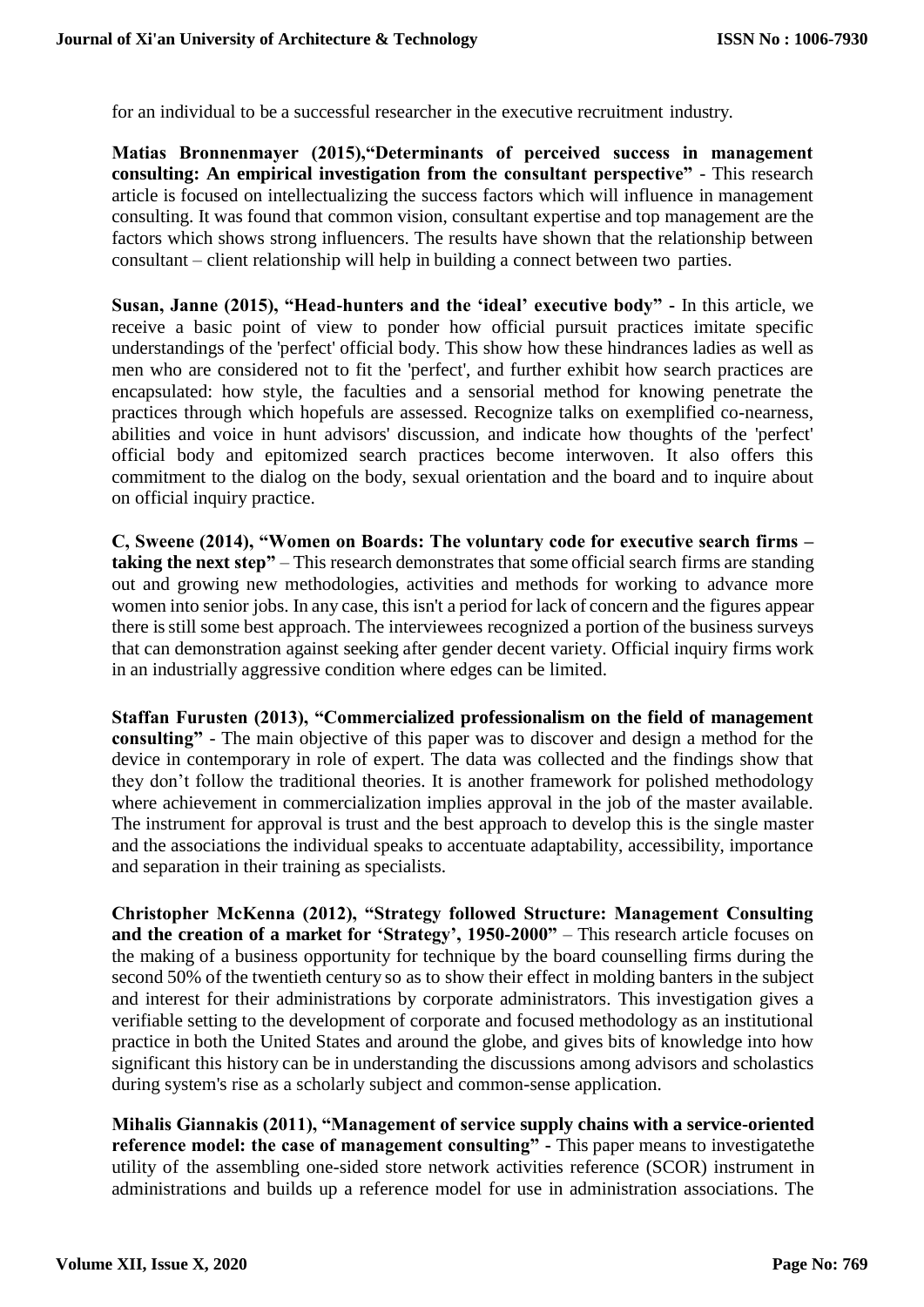created model conceptualizes the limit of administration firms as an asset stock to fabricate an administration advertising. This inventory‐ capacity duality that portrays an administration company's capacities is material over a wide range of the administration part. Six noteworthy procedures for the structure and the board of administration supply chains are recognized: plan, source, create, adjust, work, and recoup.

#### **Lauren E McEntire, Tiffany M Greene, (2011), Recruiting and Selecting Leaders for Innovation**

The study focuses on how organizations endeavor to participate in their individual markets of monetary recuperation, human asset (HR) experts are continuously being entrusted with enrolling and choosing creative ability to help keep their associations ahead. This is particularly evident with regards to inventive hierarchical pioneers as they are progressively hard to source and choose into an association. The arrangement. The objective is to assort the techniques HR experts ought to consider to guarantee that their association can seek creative pioneers. The study highlights a few methodologies for recognizing and choosing creative candidate/ applicant into an establishment, including best practices for associations all things considered and spending plans. The recommendations of the study underlines that refreshed enrolling procedures, social evaluations, typically based meetings and advancement focused on progression arranging should be examined in order to come up with better techniques for selecting efficient leaders

**Klansman Visscher (2010), "Organizational design approaches in management consulting"** - The motivation behind this paper is to outline assortment in hierarchical plan approaches, to explain their disparities, and to discover what establishes great structuring by and by. The paper gives a typology three hierarchical structure approaches, coming from various hypothetical conventions. The paper shows that the three methodologies involve both customary plan exercises – investigation, structure, execution, and assessment – test exercises, and political exercises, however that the accentuation, elaboration, reason and request ofthese exercises are altogether different for each methodology.

### **STATEMENT OF THE PROBLEM:**

The talent acqusition followed in the executive recruitment such as referrals, internal hiring and promotions are usually found to be less productive in terms of the outcome they have produced. With the emergence of artificial intelligence, the probability of the automation of recruitment processes is seen to be high. In this direction, executive search firms look to function systematically in maintaining a detailed database of the talent pool with exclusivity of information available in hand with the organization, which may not be accessible online. This necessitates the assessment of the effectiveness of the executive talent acqusition that can enhance the quality of the recruitment process and depth of the database available to the organization.

## **SCOPE OF THE STUDY**

This study helps to make decision in selecting the right candidates for the right job. This study helps the organization to study the area of problem and suggest ways to improve the process of talent aqusition of executive employees at Big four consultancy firms in Bangalore. This study focusses on understanding talent aquisition process. The present research is confined to study of Talent aqusition of executive employees followed at Big four management consultancy firms. The study reveals the talent aqusition process followed in the management consultancy firms.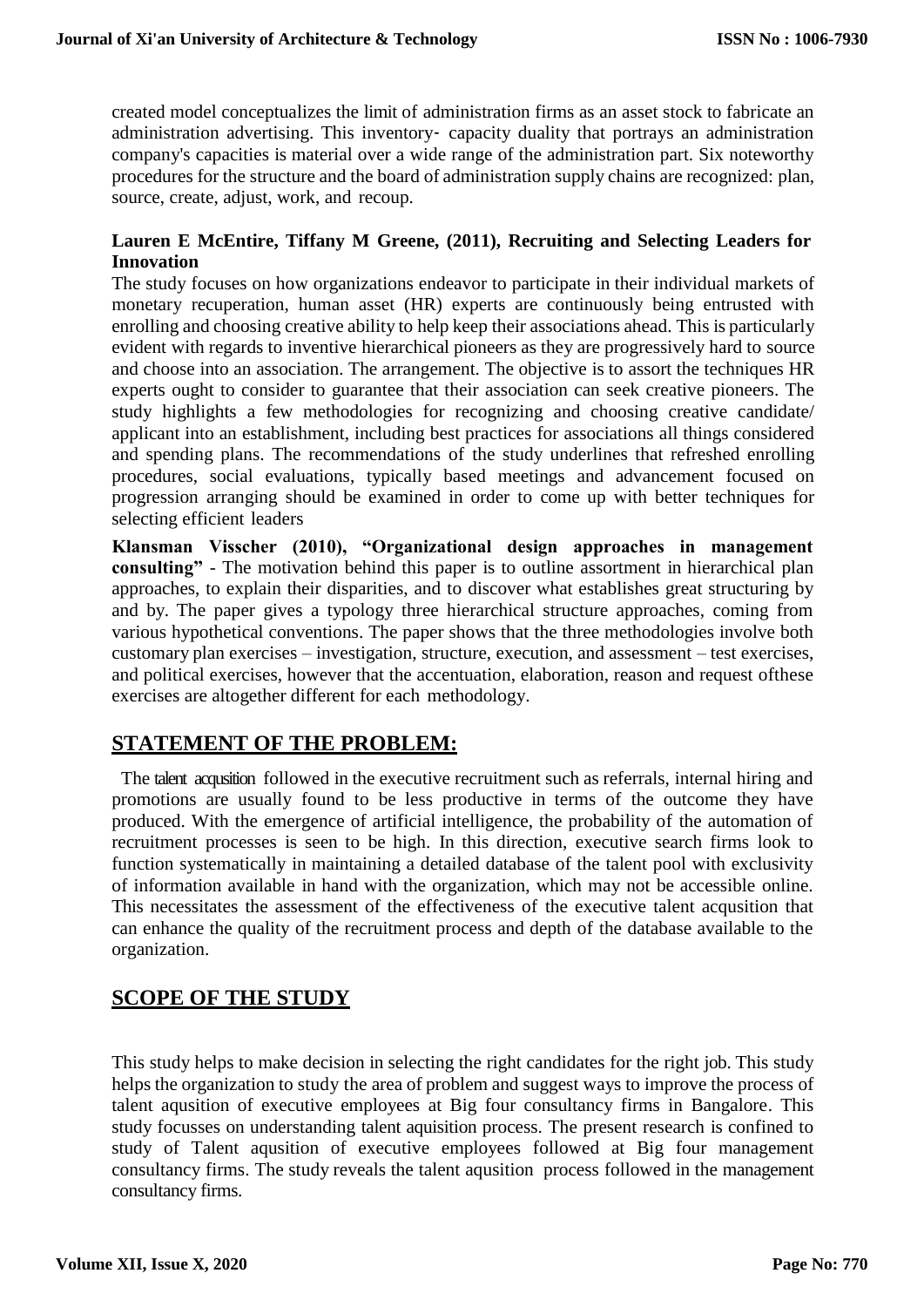## **OBJECTIVES OF THE STUDY**

A study on Talent acqusition of executive employees with special reference to the Big four management consultancy firms in Bangalore are

- $\triangleright$  To study the effectiveness of various methods of talent acqusition carried out at Big four firms in Bangalore
- $\triangleright$  To find the relationship whether jobs offered based on qualification to the executives in the organization.
- $\triangleright$  To identify the average time spent for acquring executives carried out by Big four firms
- To suggest appropriate Measures for improving Talent aquisition process at big four firms under study

## **HYPOTHESIS**

The Hypothesis formed for the study is as follows:

- I. H0- There is no significance difference with respect to the Age Group and usage of Professional Networking platforms.
- II. H0- There is no significance difference with respect to the Age Group and the Consultant's ability to assess candidates.
- III. H0- There is no significance difference with respect to Gender of the executives and need for cultural fitment of a candidate.

## **SAMPLING**

The respondent population has been obtained under Purposive Judgmental Sampling technique from Big four consultancy firms located in Bengaluru. The respondent population comprises of executives actively involved in the executive search process for the client organizations.

- **SAMPLING FRAME:** The Sampling Frame for the study includes the executives of Big four firms in Bangalore.
- **SAMPLING UNIT:** In this study, the sampling unit include the individual employees working in the consultancy firms.
- **SAMPLE SIZE:** The Sample Size used for deriving the observations of this study are 62 employees working in the consultancy firms.

## **SOURCES OF DATA:**

Purposive Judgmental Sampling Technique has been used for the collection of data. The data sources used for this purpose are:

> **PRIMARY DATA:** The first-hand data has been collected by administering a structured Questionnaire encompassing the various dimensions of executive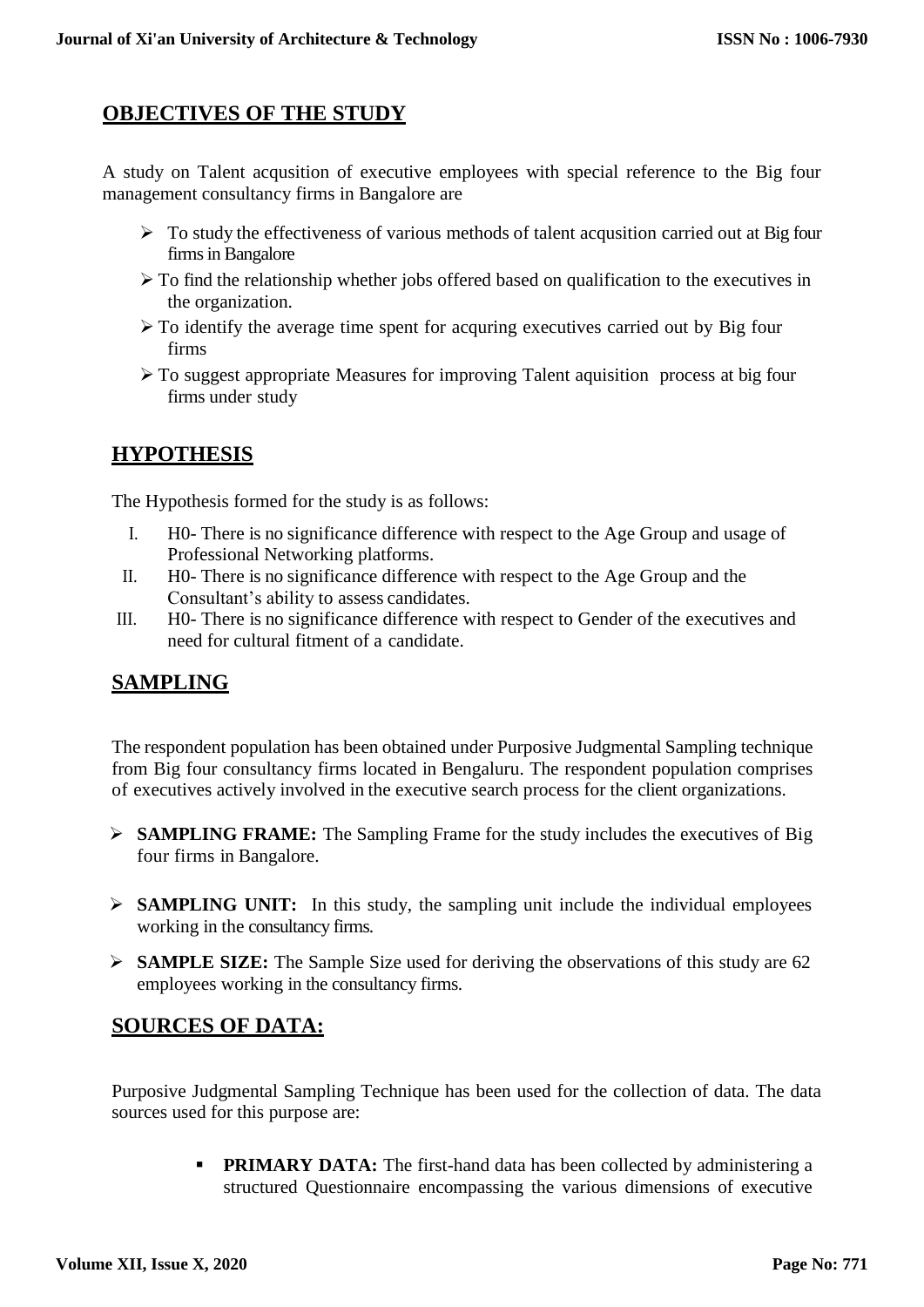search and recruitment by using a five- point Likert scale.

 **SECONDARY DATA:** The data sources have been collected from the existing Company database in consultancy firms along with Online Journals and Articles.

## **TOOLS FOR DATA ANALYSIS**

The data collected from the study is analyzed through the SPSS Software followed by the Chi Square Test. The other tools used for the collection of data is MS Excel and Google Forms.

## **LIMITATIONS OF THE STUDY**

The limitations of this study were as follows:

- **Geographical outreach-** the geographical outreach of the study pertained only to the four offices operating in Bangalore region.
- **Time Constraints-** the overall duration for the study was limited which was another restraining factor.
- **Limited Respondent Population-** the sample population selected for the study was 62 across Big four firms in Bangalore.
- The responses given by executives may not be true.

### **OVERVIEW OF DATA ANALYSIS:**

### **PROFILE OF THE RESPONDENTS**

The respondents for this study have been derived from the executives working at Big four Management consultancy firms.

The **Designations of the Respondents** are as follows:

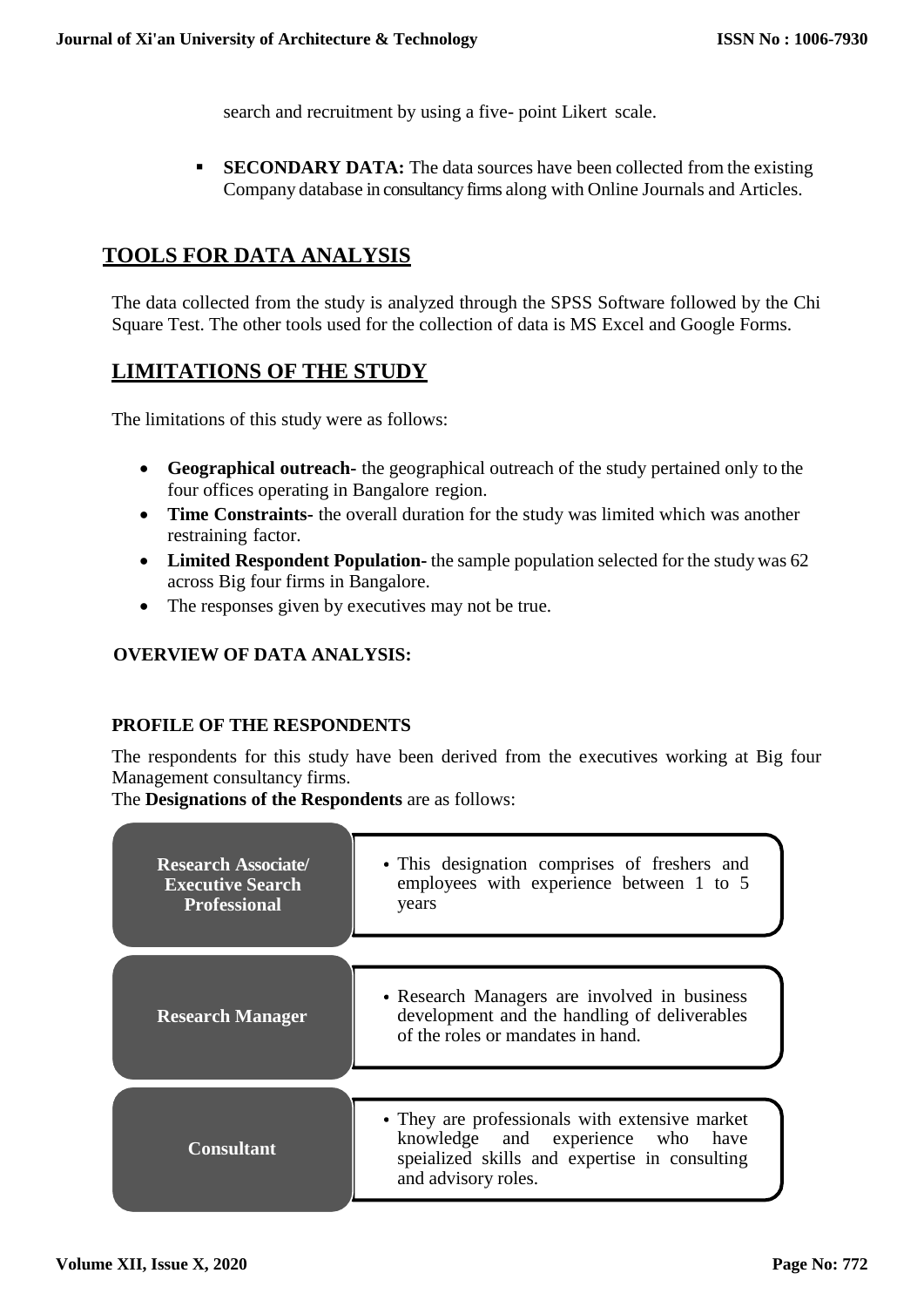The Age Bracket of respondents ranges as follows:

- $\geq 23$  to 30
- $\geq$  31 to 40
- $\geq 41$  to 50
- $\geq 51$  and above

The Questionnaire responses have been recorded through Google forms and the population comprises of the professionals belonging to the above-mentioned designations and age brackets consisting of Female and Male employees respectively.

The data collected through the questionnaire has been analyzed by considering the Gender and Age Group of the respondent population i.e., the employees at Big four management consultancy firms in bangalore. The obtained data has been analyzed and interpreted based on the calculation of the percentage.

Hypothesis have been formed based on the objectives of the study. This will closely examine the tools used in the search process of the executives and helps to understand the extent it is deemed to be impactful by the employees.

### **CHI SQAURE TEST**

The Hypothesis formed has been analyzed through the SPSS Software followed by a Chi Square test to find out the significance level. The variables being tested for the analysis are as follows:

### **Independent Variables:**

- Gender
- Age Group

### **Dependent Variables:**

- Professional Networking Platforms
- Consultant's assessment ability
- Cultural Fitment

The total of 62 responses were received from the employees of the organization from the four management consultancy firms in Bangalore.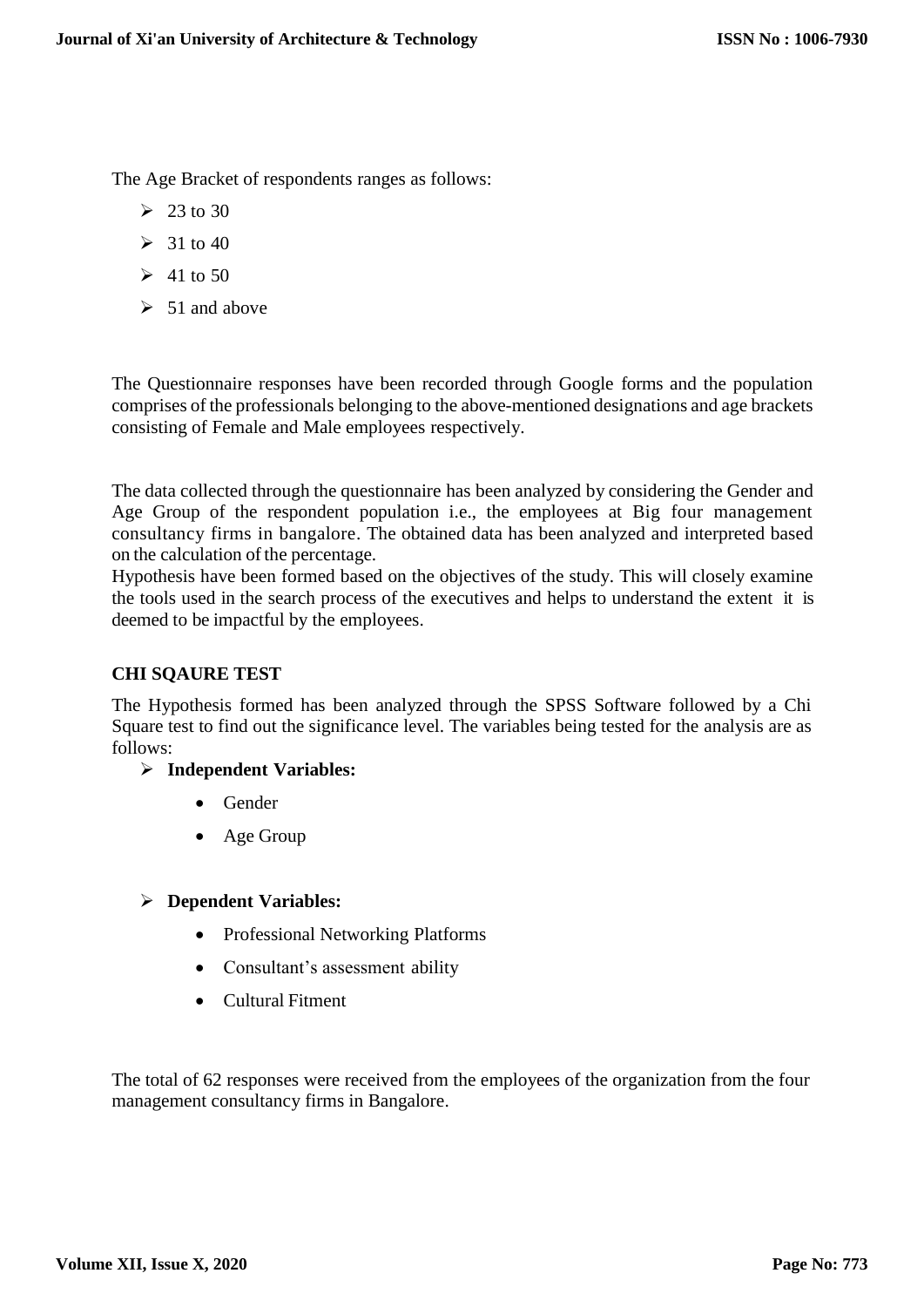### **CHI SQAURE TESTS**

**I. Professional networking platforms play a vital role in identifying the considerably limited talent pool- with respect to the age group of the employees.**

H0- There is no significance difference with respect to the Age Group and usage of Professional Networking platforms.

H1- There is significance difference with respect to the Age Group and usage of Professional Networking platforms.

#### **Table 1: Hypothesis Test Analysis on Age Group and usage of Professional Networking platforms Crosstab**

|                             |                                                                    |                  | Professional networking platforms play a |              |                   |                |
|-----------------------------|--------------------------------------------------------------------|------------------|------------------------------------------|--------------|-------------------|----------------|
| Particulars                 | vital role in identifying the considerably limited<br>talent pool. |                  |                                          |              | Total             |                |
|                             |                                                                    | Disagree         | Neutral                                  | Agree        | Strongly<br>Agree |                |
|                             | 23-30                                                              | 3                | 3                                        | 15           | $\overline{7}$    | 28             |
| Age Group of<br>respondents | $31 - 40$                                                          | 3                | $\boldsymbol{0}$                         | 15           | $\overline{2}$    | 20             |
|                             | $41 - 50$                                                          | 3                | $\mathbf{1}$                             | 6            | $\overline{2}$    | 12             |
|                             | 51 and above                                                       | $\boldsymbol{0}$ | $\boldsymbol{0}$                         | $\mathbf{1}$ | $\mathbf{1}$      | $\overline{2}$ |
| Total                       |                                                                    | 9                | $\overline{4}$                           | 37           | 12                | 62             |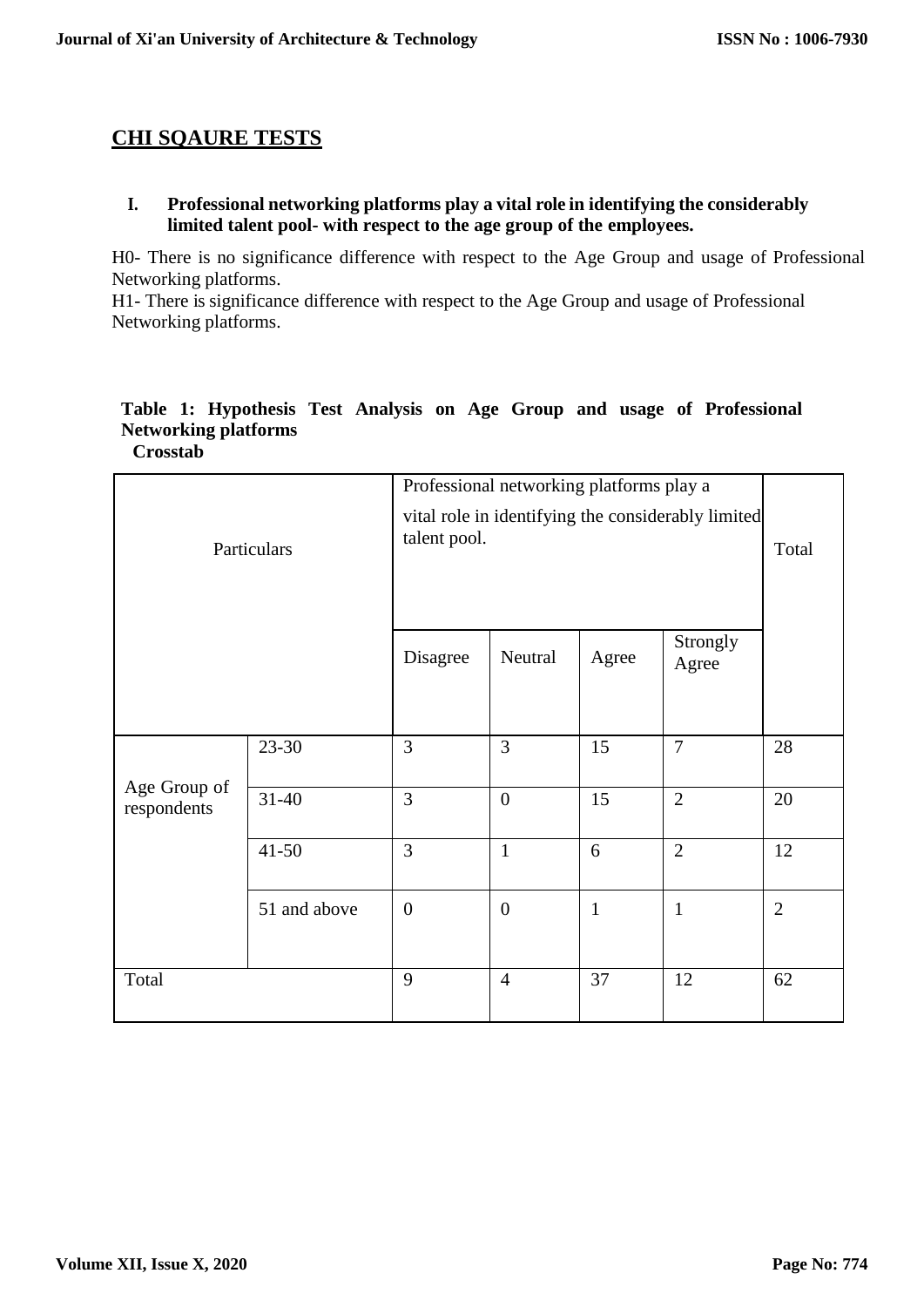#### **Table 2: Chi Square Test- 1**

|                    | Value       | Df | Asymptotic<br>Significance<br>$(2-sided)$ |
|--------------------|-------------|----|-------------------------------------------|
| Pearson Chi-Square | $7.317^{a}$ | 9  | 0.604                                     |

#### **INTERPRETATION**

From the above Chi Square Table, it can be inferred that the calculated value is 7.317 and the table value is 16.92. As the calculated value is less than the table value, null hypothesis should be accepted. Hence, H0 is accepted as there is no significance difference with respect to Age Group and usage of Professional Networking platforms.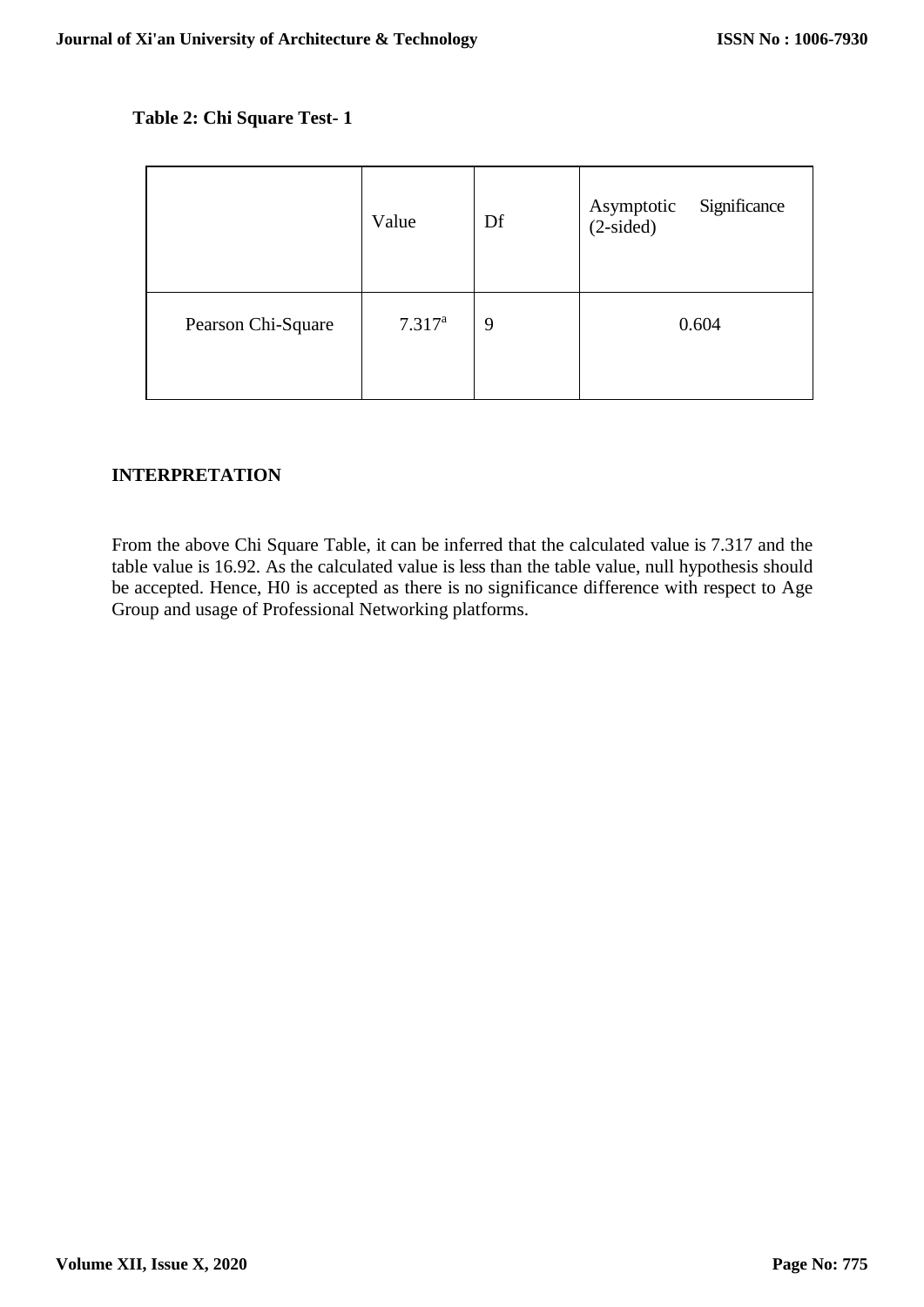#### **II. Consultant's ability to recruit, assess and attract talented professionalsis important- with respect to the age group of the employees.**

H0- There is no significance difference with respect to the Age Group and the Consultant's ability to assess candidates.

H1- There is significance difference with respect to the Age Group and the Consultant's ability to assess candidates.

# **Table 3: Hypothesis Test Analysis on Age Group and the Consultant's ability to assess candidates**

**Crosstab**

|                             |                 | Consultant's ability to recruit, assess and attract<br>talented professionals is important. |                  |                |                  |                   |                |
|-----------------------------|-----------------|---------------------------------------------------------------------------------------------|------------------|----------------|------------------|-------------------|----------------|
| Particulars                 |                 |                                                                                             |                  |                |                  | Total             |                |
|                             |                 | Strongly<br>Disagree                                                                        | Disagree         | Neutral        | Agree            | Strongly<br>Agree |                |
|                             | 23-30           | $\mathbf{1}$                                                                                | $\overline{2}$   | 3              | 17               | 5                 | 28             |
| Age Group of<br>respondents | $31 - 40$       | $\mathbf{1}$                                                                                | $\overline{2}$   | $\overline{4}$ | 8                | 5                 | 20             |
|                             | $41 - 50$       | $\overline{0}$                                                                              | $\overline{0}$   | $\overline{0}$ | $\overline{7}$   | 5                 | 12             |
|                             | 51 and<br>above | $\boldsymbol{0}$                                                                            | $\boldsymbol{0}$ | $\mathbf{1}$   | $\boldsymbol{0}$ |                   | $\overline{2}$ |
| Total                       |                 | $\overline{2}$                                                                              | $\overline{4}$   | 8              | 32               | 16                | 62             |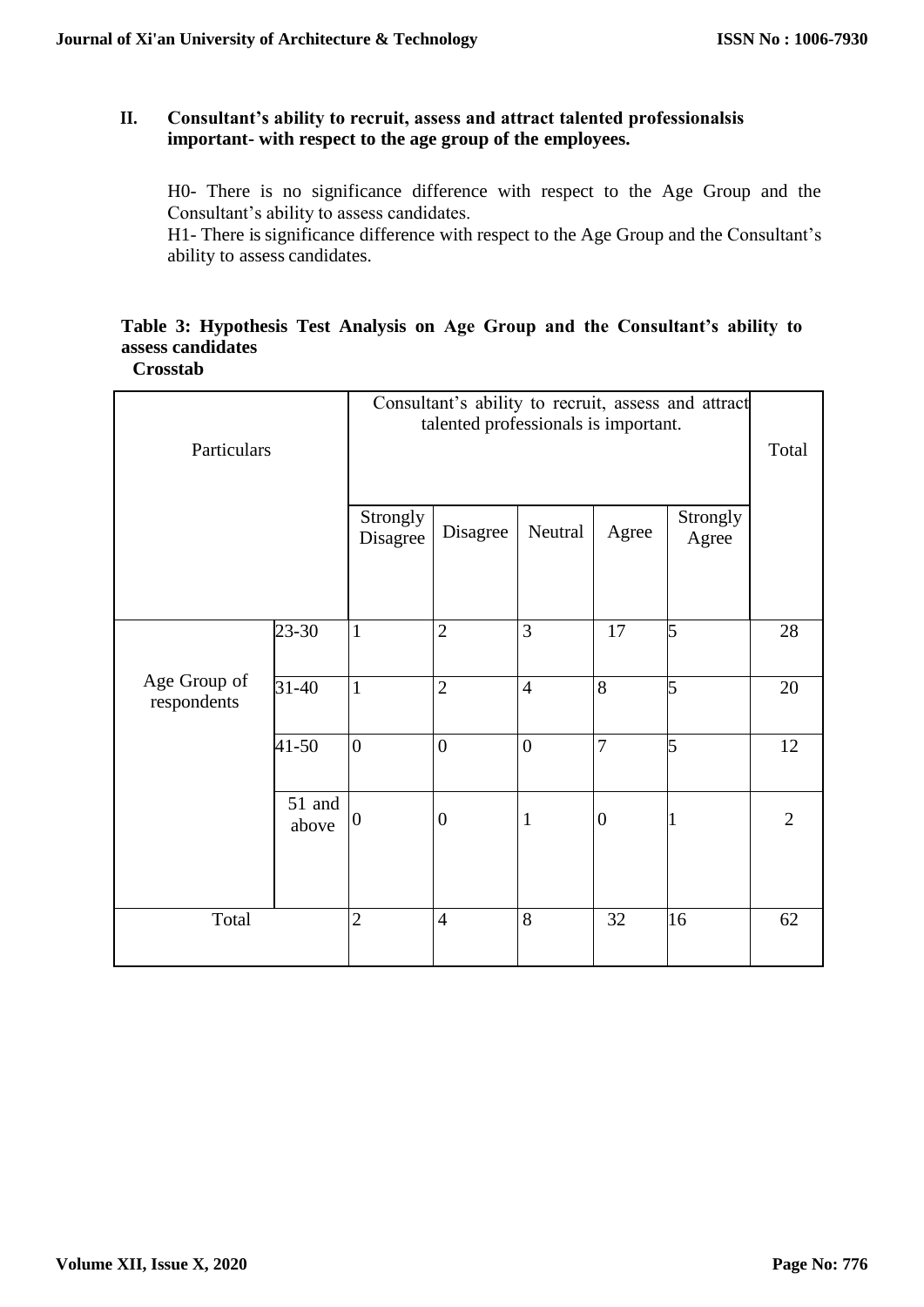### **Table 4: Chi Square Test- 2**

|                    | Value               | df | Asymptotic<br>Significance (2-sided) |
|--------------------|---------------------|----|--------------------------------------|
| Pearson Chi-Square | $10.961^{\text{a}}$ | 12 | 0.532                                |

#### **INTERPRETATION**

From the above Chi Square Table, it can be inferred that the calculated value is 10.961 andthe table value is 21.03. As the calculated value is lesser than the table value, null hypothesis is accepted. Hence, H0 is accepted as there is no significance difference with respect to Age Group and Consultant's ability to assess candidates

III) The prospective employee's job specification and cultural fitment is given significant importance- with respect to the Gender of the employees

H0- There is no significance difference with respect to Gender of the employees and need for cultural fitment of a candidate.

H1- There is no significance difference with respect to Gender of the employees and need for cultural fitment of a candidate.

#### **Table 5: Hypothesis Test Analysis on Gender and the need for cultural fitment of a candidate. Crosstab**

| Particulars | prospective employee's<br>The<br>specification and cultural fitment is given<br>significant importance. | Total   |       |                   |  |
|-------------|---------------------------------------------------------------------------------------------------------|---------|-------|-------------------|--|
|             | Disagree                                                                                                | Neutral | Agree | Strongly<br>Agree |  |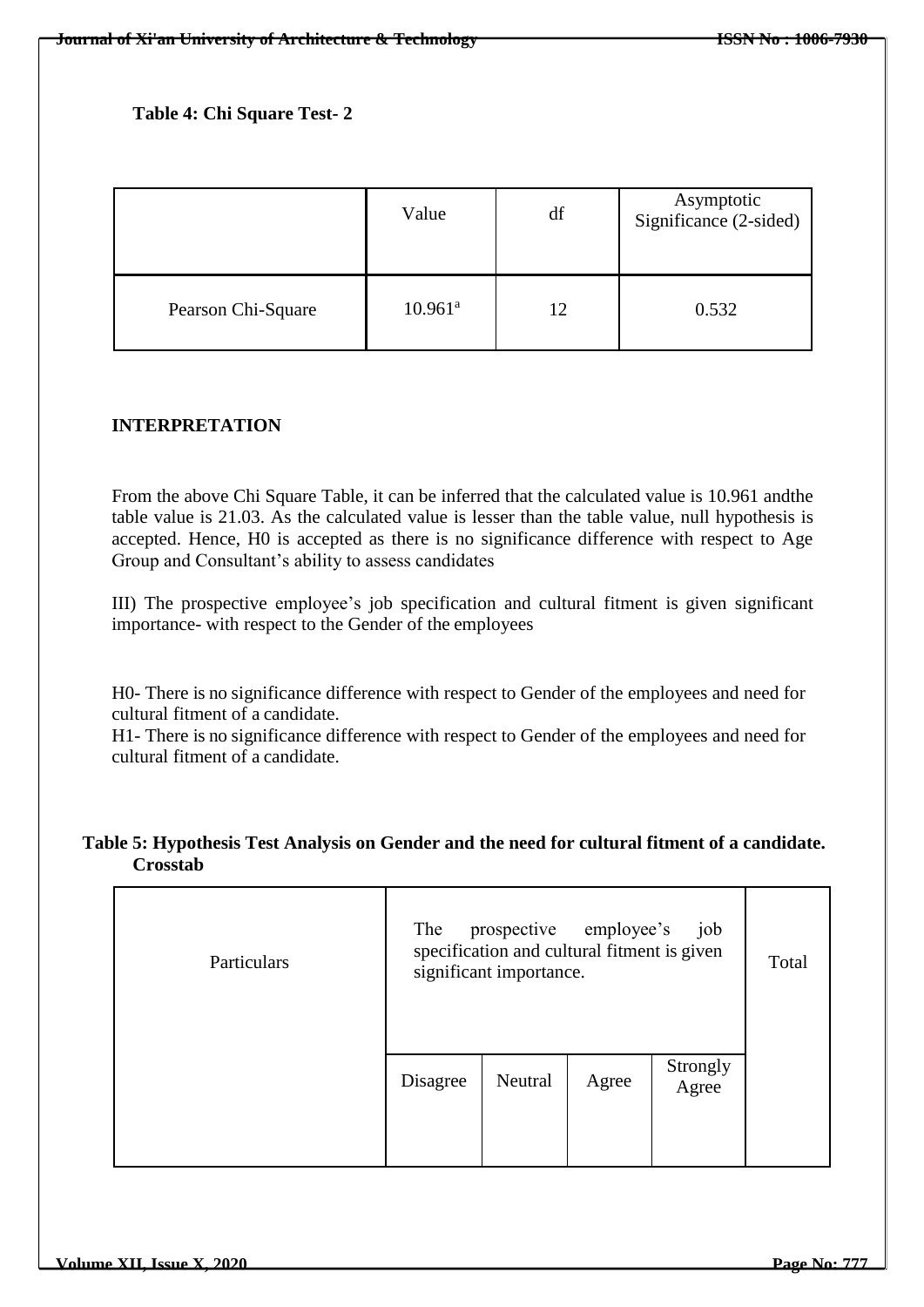| Gender of<br>respondents | Male   | 3  | 6  | 12 |    | 30 |
|--------------------------|--------|----|----|----|----|----|
|                          | Female | -1 |    | 15 |    | 32 |
| Total                    |        | 4  | 13 | 27 | 18 | 62 |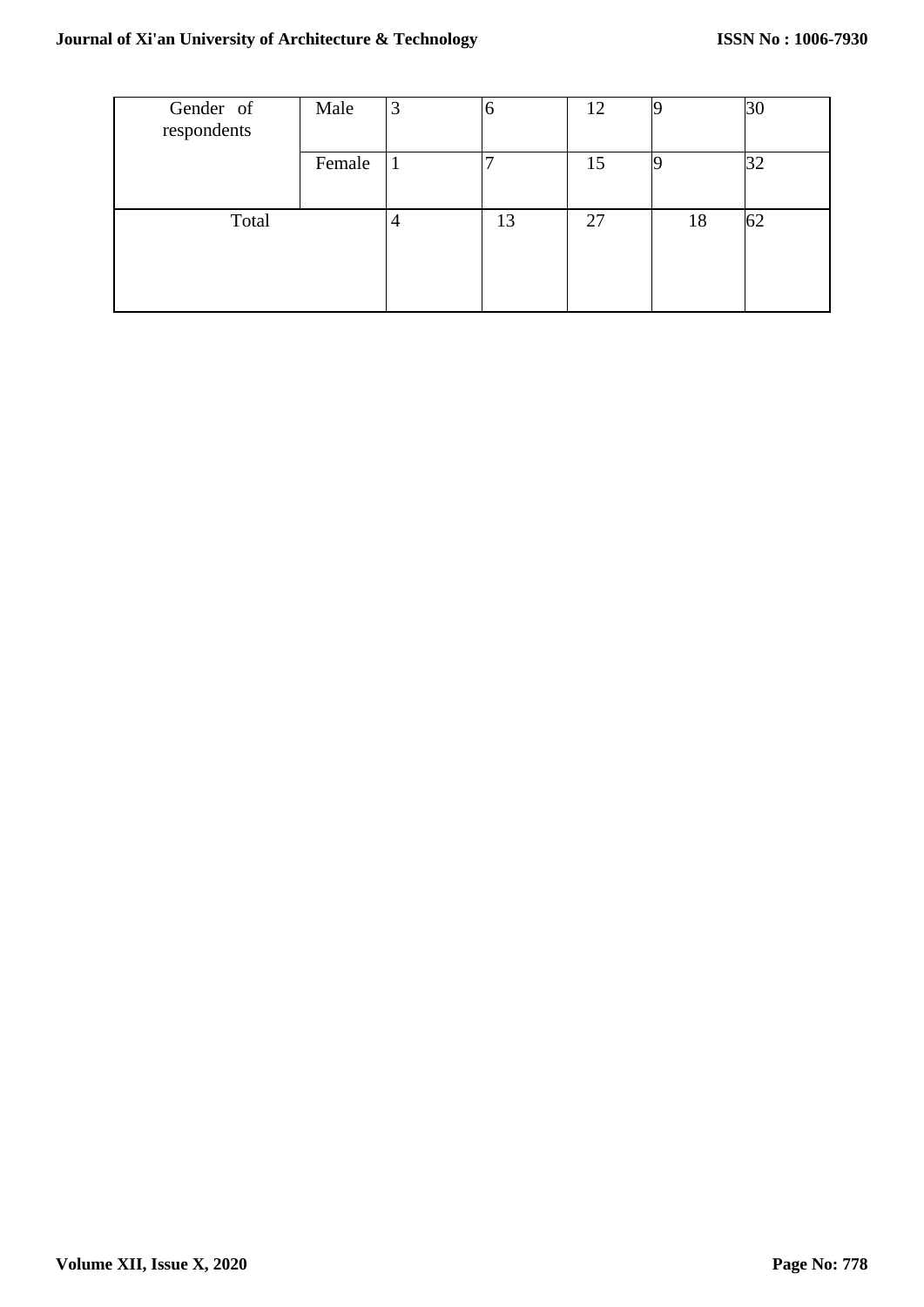#### **Table 6: Chi Square Test- 3**

|                    | Value           | df | Asymptotic<br>Significance (2-sided) |
|--------------------|-----------------|----|--------------------------------------|
| Pearson Chi-Square | $1.347^{\rm a}$ | 3  | 0.718                                |

#### **INTERPRETATION**

From the above Chi Square Table, it can be inferred that the calculated value is 7.317 and the table value is 7.81. As the calculated value is less than the value in the table, null hypothesis should be accepted. Hence, H0 is accepted as there is no significance difference with respect to Gender and need for cultural fitment of a candidate.

### **SUMMARY OF FINDINGS**

The key findings from the study are as follows:

- The respondent population for the study was 62, out of which majority of them were females in comparison to the male respondent population and the response ratio in terms of the Age Group depicted that most of the respondents were youngsters falling under the age bracket of 23- 30 and 31- 40.
- It was observed that most of the employees find professional networking forums useful in generating candidate profiles rather than other alternatives like referrals or existing database.
- The findings also indicated that majority of the respondents access the contact details of prospective candidates through the sources like Lusha, Naukri.com or LinkedIn.
- Most of the employee respondent population show their agreement that executive search firms mostly work in niche or shallow markets where the access to Executives is relatively less
- The importance of in-depth market research has been highlighted by the employees with thirty-three respondents accounting to 53.2% overall have displayed their consent in this regard.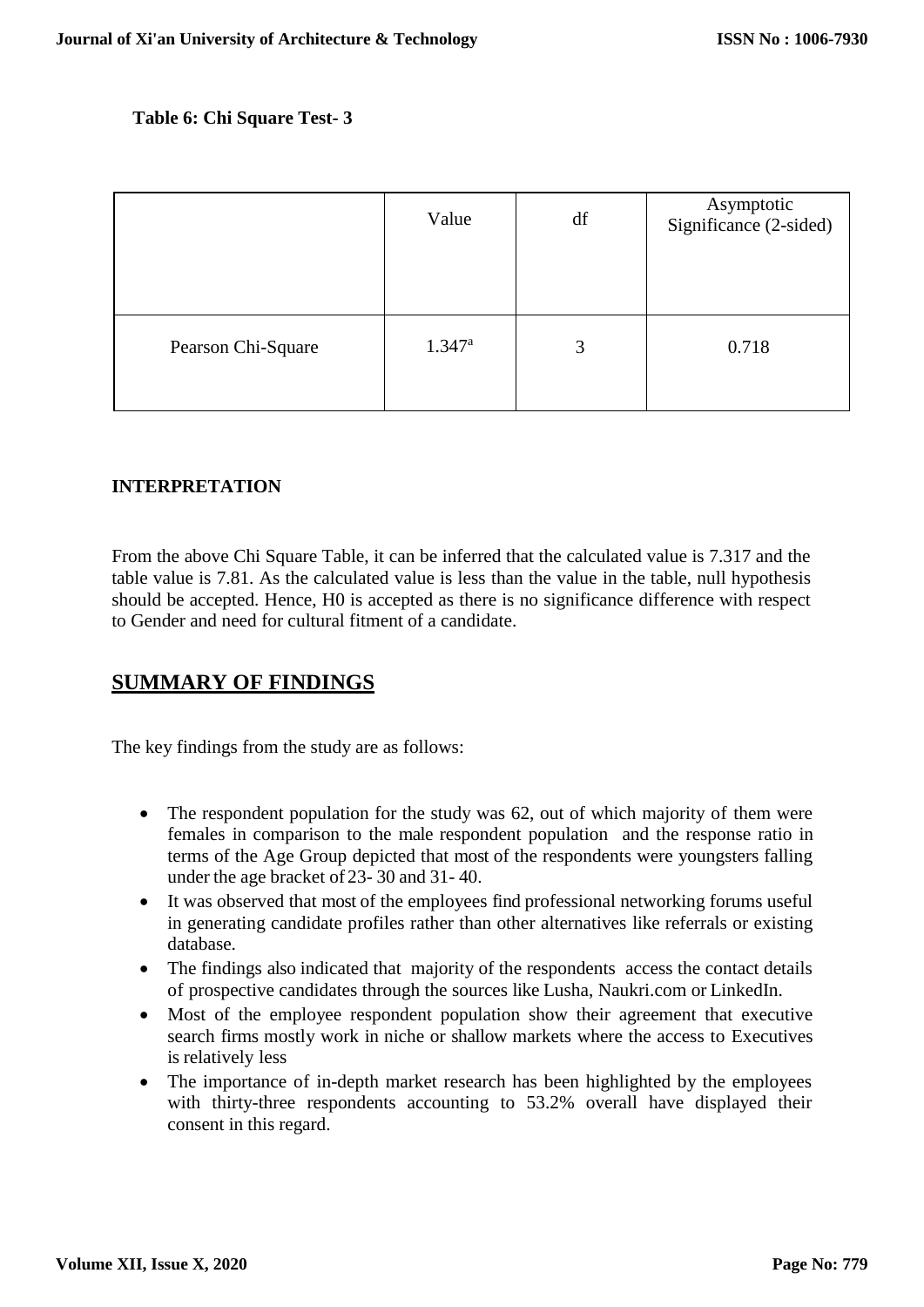- The practice of mapping or preparing the organization structure prior to the search has been agreed upon by the respondents for the parameter highlighting its importance.
- The significance of the possible impact that a candidate can bring in the client organization's culture and climate has been highlighted and the study depicted that most of respondents agree that a confidential search usually calls for different tools or methods to be adopted for the search of executives at Big four management consultancy firms.
- majority of the respondents agree that the advanced Boolean search options generate desirable results in meeting the specific requirements of the client and the firm's ability to convert a passive candidate to an active one through counselling and consulting..
- The study clearly indicated their agreement towards assessment procedure involving telephonic conversation, Skype call and personal or face to face meeting.
- The Chi Square test result for Hypothesis-1 depicted that there is no significance difference with respect to the Age Group and usage of Professional Networking platforms.
- The Chi Square Hypothesis Test- 2 indicated that H0 not should be accepted and there is no significance difference with respect to Age Group and Consultant's ability to assess candidates
- Hypothesis Test- 3 proved H0 to be true revealing that there is no significance difference with respect to Gender and need for cultural fitment of a candidate.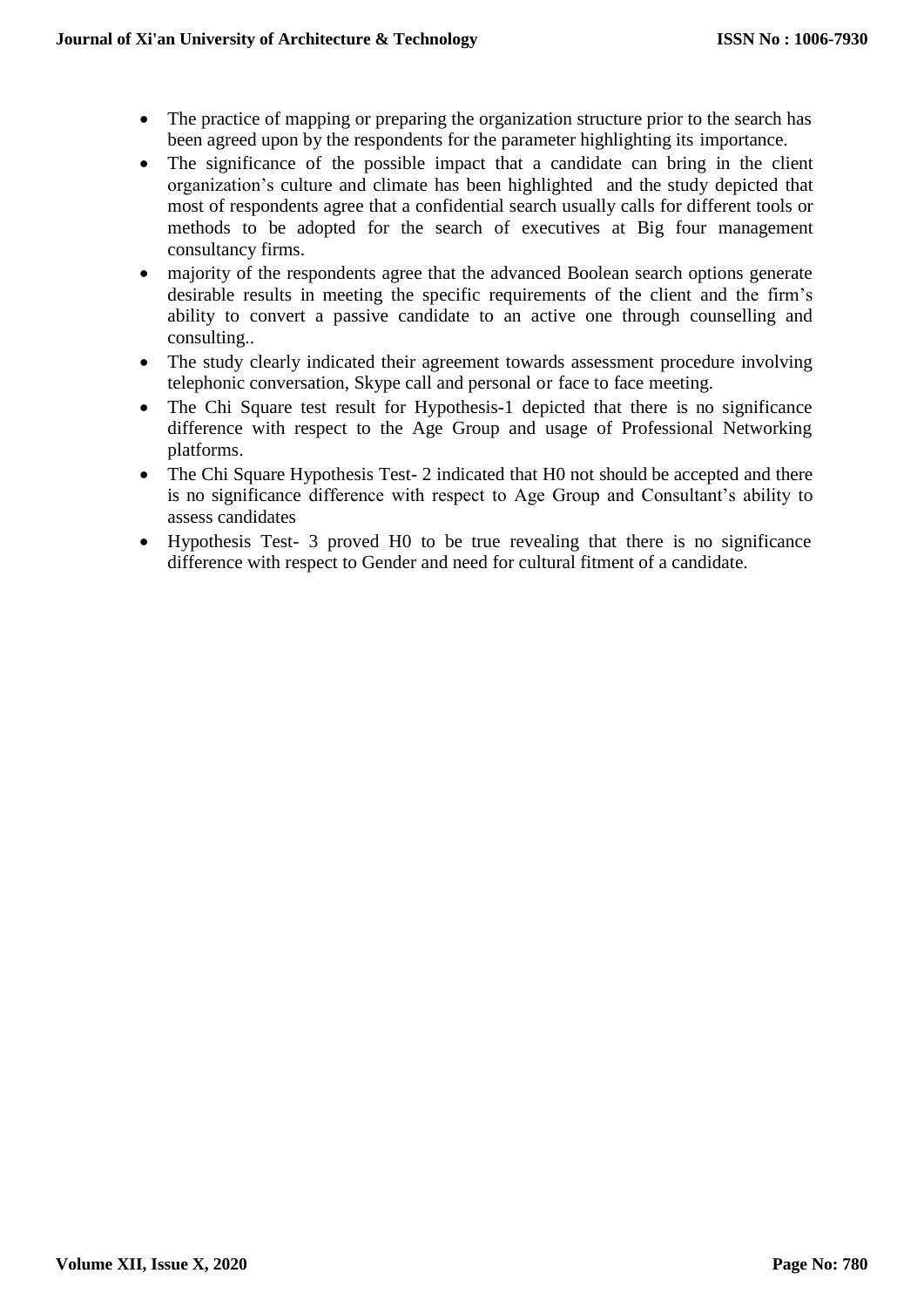#### **CONCLUSIONS**

The key for any executive search or leadership recruitment firm is to listen and comprehend the circumstance and needs. They might be inclined towards an administration appraisal, the executives review, social audit, board assessment or other centered examination. Along with this, executive recruitment firms may likewise profit through other administration services, for example, market insight, leadership counselling, competitor evaluation or setting benchmarking standards.

The study has thrown light on various dimensions of executive search which depicts that the methods and techniques used in understanding the effectiveness of talent acqusition process is not limited to just a few, but has a scope for various tools to be used. The networking forums and advanced Boolean search options on any search engines have given rise to possibilities for obtaining better results, thus enhancing the role of executive search firms and consultants.

The key force or part of recruitment is the momentum gained at any given point in time. What you do while you are trusting that the procedure will play out has a great deal to do with guaranteeing achievement. This is the core element or substance in any search mandate for leadership recruitment.

#### **SUGGESTIONS TO THE ORGANIZATION**

The firm can consider the following suggestions to improve certain methods and technical practices to enhance the productivity of the recruitment procedure:

- The leadership hiring practices are relatively vast in nature. The professional indulging in the search or headhunting process needs to be well acquainted with the intricacies of the methodologies involved therein. This gives rise for the need to provide the employees with appropriate training prior to allotting roles or mandates to them, so that they are well aware of the approach that needs to be held during the hiringprocess.
- Ensuring that the database of different candidates who have been contacted or identified is maintained in a proper manner will prove to be helpful for future. Obtaining and carefully maintaining the license from platforms like Salesforce will be an added advantage.
- The search methodologies can be conducted with more refined and well-defined manner. The mandates tend to deviate from the basic defined boundary, which tends to cause delay in the candidate mapping process. Ensuring that everything is well set and stated and is in sync with the vital requirements will enable in producing better strategies and direction for the recruitment.
- The structure of the mapping sheet and candidate reports can be for formatted and reduced to one, instead of multiple formats of report which may often lead to confusion. Having a single and uniform document will be more effective on the whole and will lead to better understanding and faster outputs
- The process of sharing sample profiles with the clients should be resorted to only after obtaining the proper brief and job description from reliable sources. By doing so, we can ensure that the search is going on the right track as well as built trust in the client by giving them the right candidate profiles rather than sharing them in hastiness which may cause hindrance to the entire process by unnecessarily making way for a role to go on hold.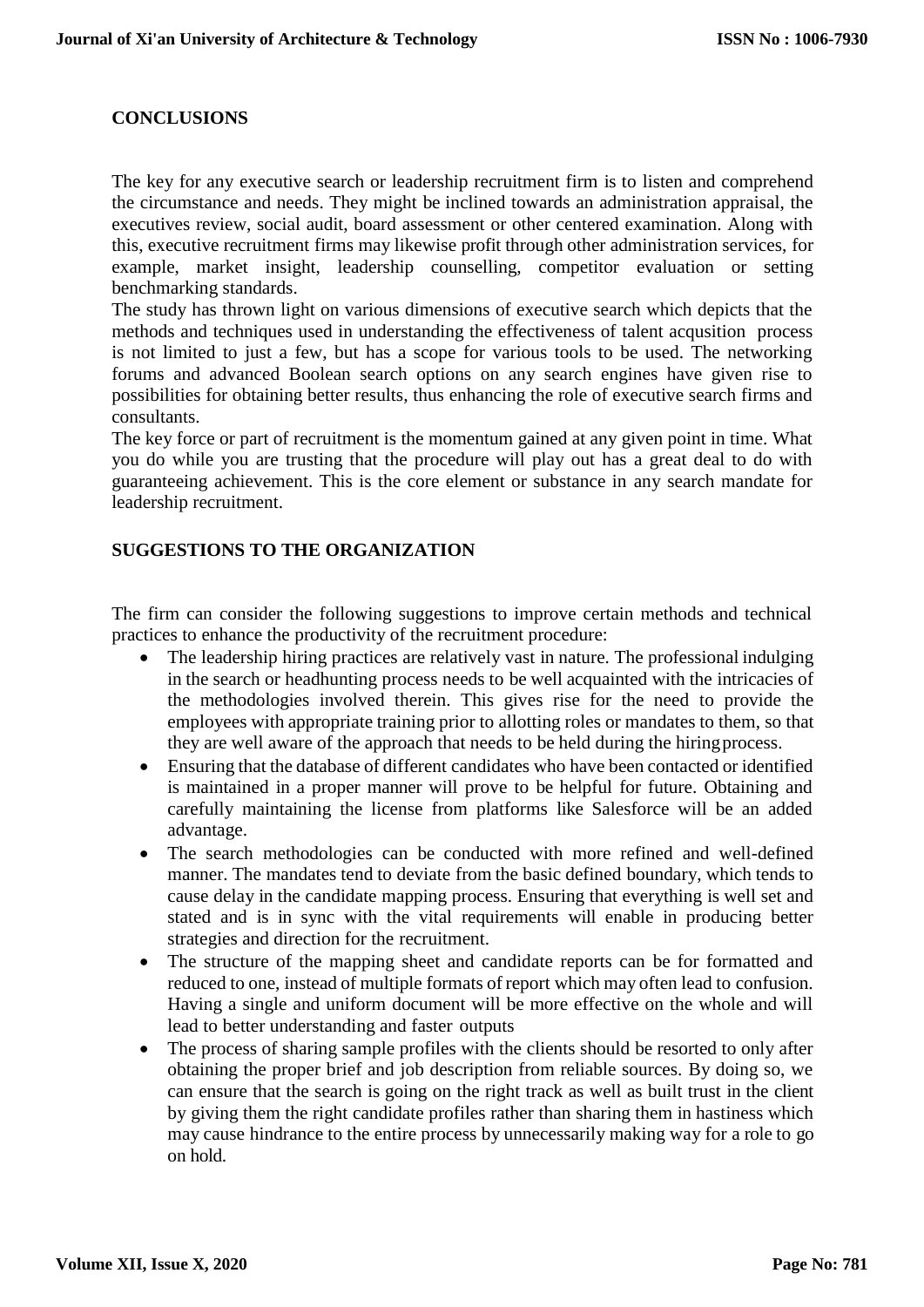# **BIBLIOGRAPHY**

### **1. Books**

- John M. Ivancevich, Human Resource Management, Tata McGraw- Hill, 2004
- Kothari C.R, Research Methodology Methods and Techniques, Second Edition, New Age International Publishers, (2008)
- Tripathi P.C (2002), Personnel Management and Industrial Relations published by Sultan chand& Sons
- Mamoria C.B (2002), Personnel Management published by Himalaya publishing house.
- Malhotara R.K. Sharama S.D.&Nachhathar Singh (1999) Personnel management (New Delhi) Arnold Publications (p) Ltd.,
- The Association of Executive Search Consultants, 2005, Executive Search and Your Career, Blue Steps.
- Smart Geoff, 2008, Who: A Method for Hiring, Ballantine Books
- Neena Sondhi, Deepak Chawla (2011), Research Methodology- Concepts and Cases, Chennai, Vikas Publishing House Pvt. Limited

### **2. Reports**

- Salesforce- Candidate Database Report
- Manpower Report, March 2019, Regio India International, India

#### **3. Journals and Articles**

- Martin Gresty (January 2015), "Market Intelligence gathering in Executive Search Firms", Volume 31, Issue 4.
- William S. Harvey, Jonathan V. Beaverstock, Hongqin Li (June 2018), "Common Threats and Managing Reputation in Executive Search Firms", British Academy of Management.
- Absar, M. M. (2012). Recruitment & Selection Practices in Manufacturing Firms in India.. The Indian Journal of Industrial Relations , 47 (3),436-448.